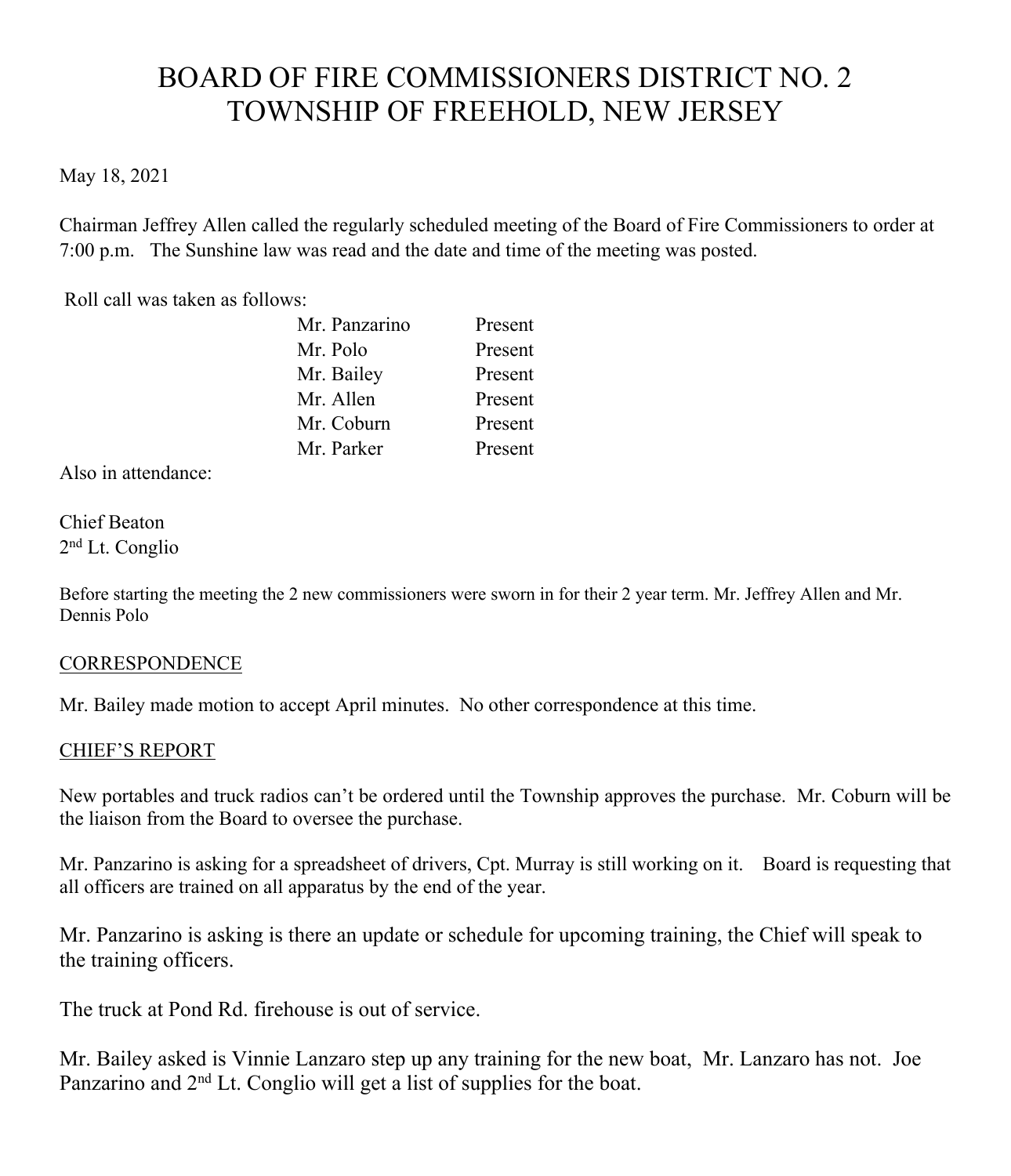# RADIO AND ALARM

Nothing at this time.

## BUILDINGS

Mazur and Helios to start Jun 28<sup>th</sup>, Daniels Way will be unavailable to respond to for 3 weeks while concrete is being done and 28 days after concrete is done.

## INSURANCE

Nothing at this time.

## MAINTENANCE

'76 should be back this week, pressure relief light won't go off. '77 one air tank is in waiting for others to arrive. '90 still needs Hydro testing done.

#### OLD BUSINESS

## LOSAP

VFIF says its difficulty to change to calendar year, being that the policy started in July, Board agreed not to change at this time.

#### NEW BUILDING

Architect Joseph P. Allante and Mr. Shaw (budgeting) presented the new plans for the building with the cost of \$740,000.00 including all the furnishing.

#### NEW TRUCK

Received an email from Jeff Gaskin, he sent pictures of the new truck, mid-inspection is the end of June. Board agreed to just let Mr. Gaskin do the mid-inspection.

## CHIEF'S VECIHLE

Lettering will be done this Thursday.

## 5 YR. PLAN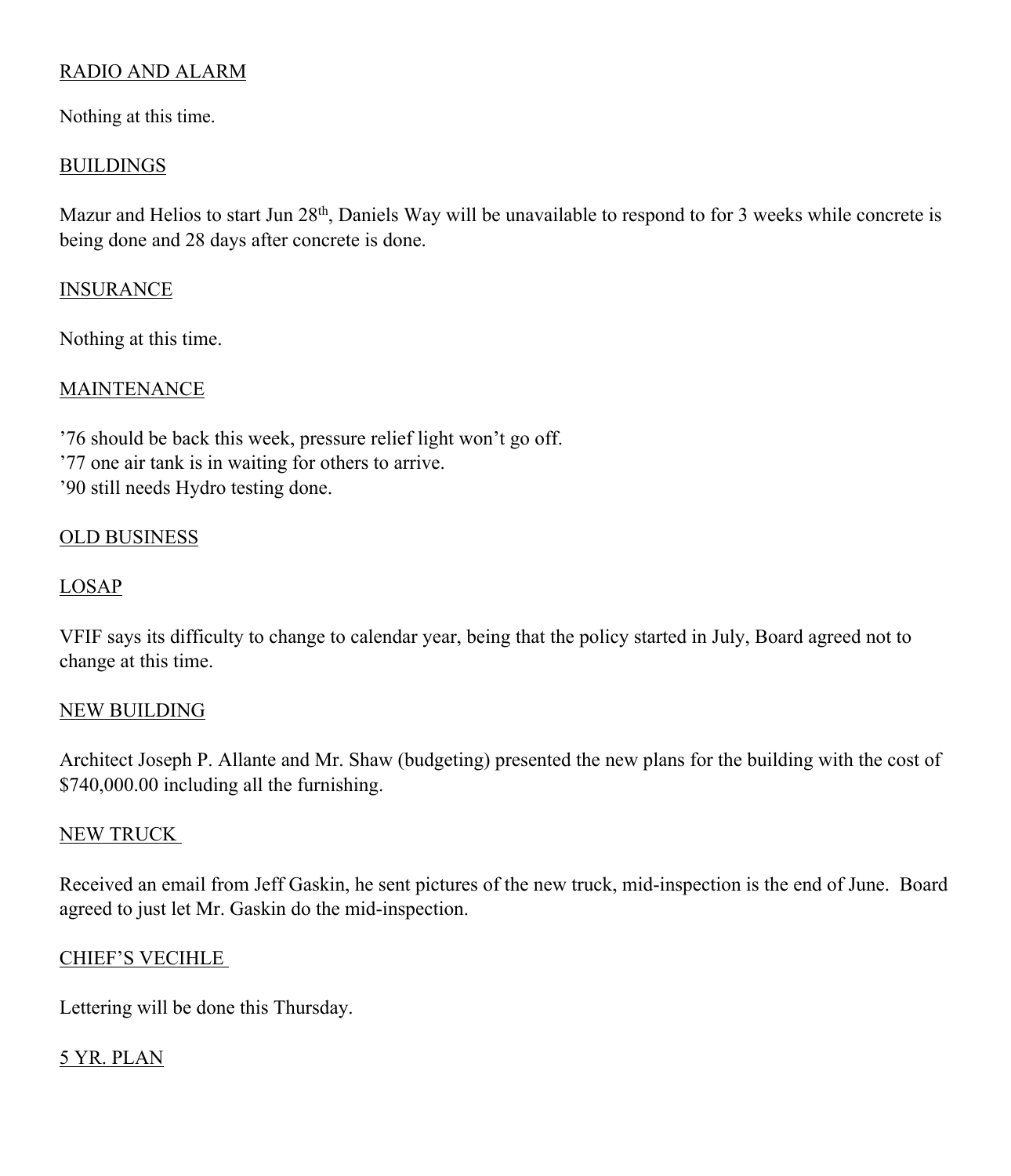2<sup>nd</sup> Lt. Conglio spoke to Dave Goldstein, about a quote for 4 new air packs.

2nd Lt. Conglio is getting 2 quotes for new gear racks.

# SIGNS

Mr. Coburn to meet with Corbin Electric about running the electric before concrete work is started.

# EXERCISE

2<sup>ND</sup> Lt. Conglio reached out to local gyms is the district, no one has any type of specials for first responders, most have enrollment fees, membership fees and monthly fees, they don't waive any of these fees for first responders.

2nd Lt. Conglio did get an estimate for new fitness equipment for Pond Rd in the amount of \$1,930.88 for a 10 piece set of bar bells and dumbbells, a rowing machine, jump ropes, push up tower, kettle bell, slam balls and pull bar, plus floor guard. Mr. Coburn made a motion to purchase not to exceed \$2,500 2<sup>nd</sup> by Mr. Panzarino, roll was called Board Approved.

# NEW BUSINESS

# ELECTION RESULTS

| Commissioners: | Jeff Allen 216 votes | Dennis Polo 217 |
|----------------|----------------------|-----------------|
| Budget:        | Yes 116 votes        | No 127 votes    |

## TREASURER

Received a refund check from Worker Comp for an overpayment in the amount of \$10,480.00

Checking Acct. \$1,617.87 Savings Acct. \$774,910.85

CD \$1,273,244.73

# Checks

| 11589 JCP&L            | \$ 782.12 |
|------------------------|-----------|
| 11590 NJNG             | \$ 594.86 |
| 11591 Optimum          | \$ 597.01 |
| 11592 Verizon Wireless | \$ 372.81 |